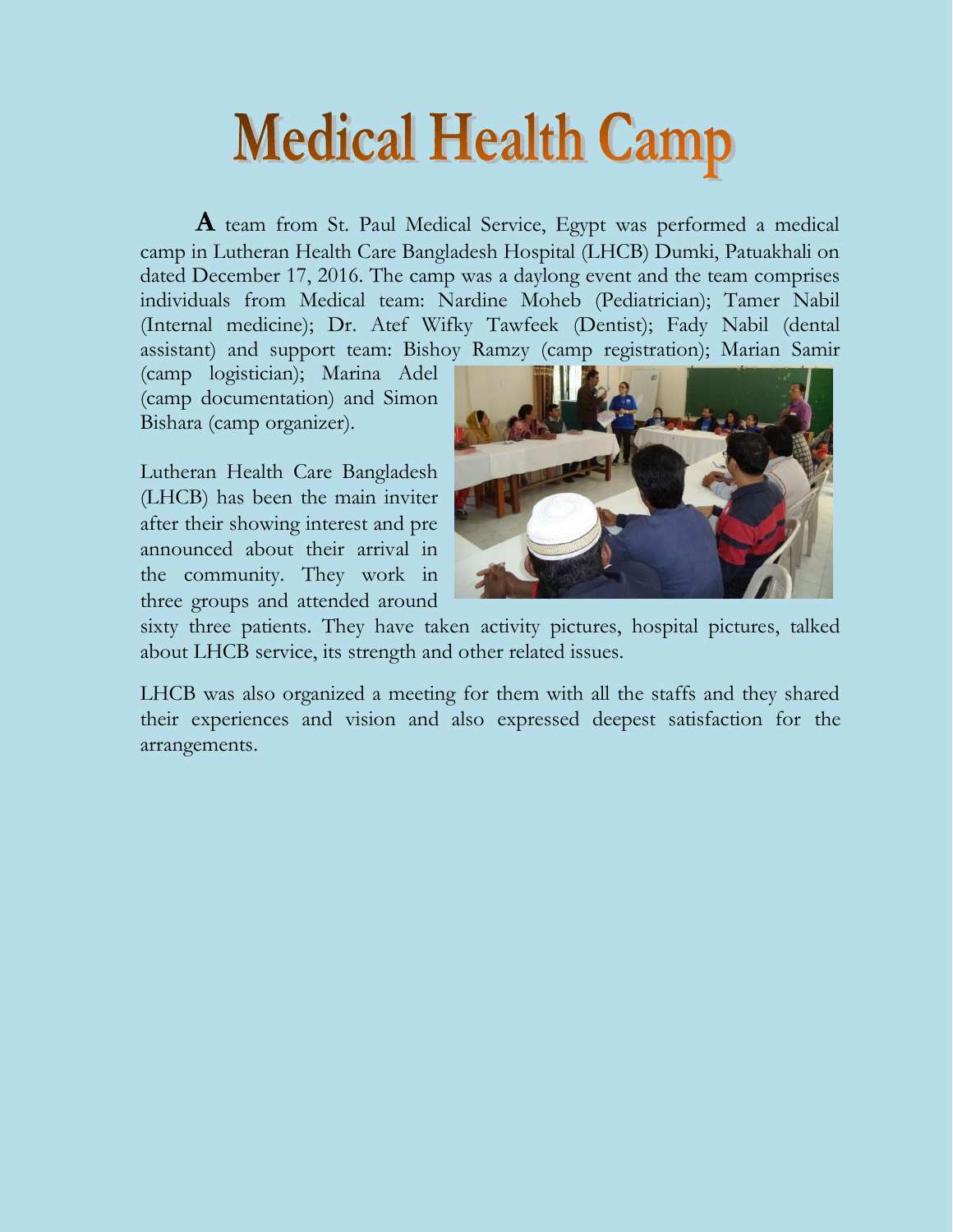## Visit of Rev. Dr. Ghandran Martin Paul

**R**ev. Dr. Chandran Martin Paul arrived in Dhaka on December 2, 2016 and attended in the LHCB Executive Board Meeting held on Viator Guest House, Banani; Dhaka at 3:30 PM. This was his last visit in the expired project and carry important on various aspects. He explained to LHCB Board about his



objectivity of visiting LHCB and also actively participated on every agenda and requirements. He conveyed thanks and greetings to each member of ELCA and appreciated every effort of LHCB Board members and staff members.



On December 3, 2016 he started his journe y for Dumki and reached there in the evening. He was received with warmest receptions by Dumki staff members and spent three days there. Attended as chief guest on the year end prize giving and cultural functions on day two in Dumki, participated in the department head meetings on day three and on the final day ended his stay by giving an unexpected gift to our Executive Director Mr. Pius Serao. He was awarded with ELCA Award for

Management and Leadership. Executive Director appreciated the honor and also

promised to serve with more dedication and vision.

Dr. Justine Baozandry also honored with a bouquet of flowers for her continuous dedicative and hardships services. She also conveyed her deepest thanks to all ELCA and LHCB members and beneficiaries. It was a good for LHCB that Dr. Justine